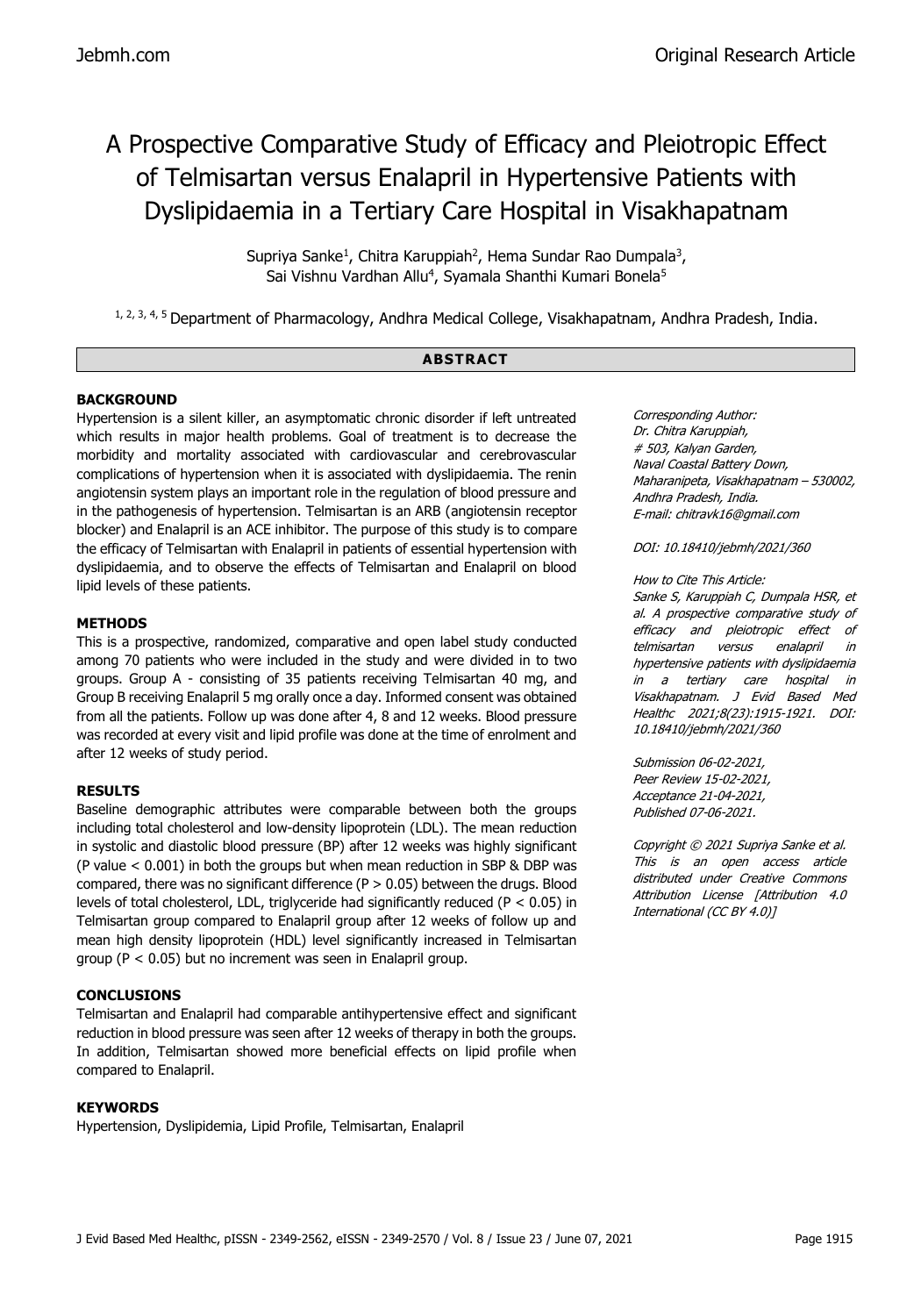# **BACKGROUND**

Hypertension or raised blood pressure is one of the leading risk factors for mortality and disability<sup>1</sup> due to its high prevalence and its association with increased risk of cardiovascular, cerebrovascular, and reno vascular diseases. The diseases caused and the possible complications make the therapy difficult. A study showed that India with a population of 1.32 billion contributes large part to this burden. The prevalence of hypertension in urban population is 33.8 % while that in rural population is 27.6 % and overall, it is 29.8 %.<sup>2</sup> High-income countries have begun to reduce hypertension in their populations through strong public health policies such as reduction of salt in processed food and widely available diagnosis and treatment that tackle hypertension and other risk factors together. There are significant health and economic gains attached to early detection, adequate treatment, and proper control of hypertension. Treating the complications of hypertension entails costly interventions such as cardiac bypass surgery, carotid artery surgery and dialysis, and this results in draining of individual and government budgets.

It is well-established that hypertension and dyslipidaemia are the two major contributing risk factors for cardiovascular and cerebrovascular diseases. Studies have consistently indicated that hypertension and hypercholesterolemia frequently coexist, causing what is known as dyslipidemic hypertension (DH).<sup>3</sup> The risk of CVD associated with concomitant hypertension and dyslipidaemia is more multiplicative than the sum of the individual risk factors.4,5 This has been recognized in the recent treatment guidelines that emphasize the need to quantify a person's overall cardiovascular disorder (CVD) risk.<sup>6,7</sup> Activation of renin-angiotensin-aldosterone system (RAAS) is the primary etiologic event in the development of hypertension. $8$  Chronic activation of RAAS is the crucial driver in the initiation and progression of cardiovascular disorders.9,10,11 Angiotensin receptor blockers (ARB's) exert their antihypertensive action by inhibiting the binding of angiotensin 2 to angiotensin receptors. Among the ARB's Telmisartan is the topic of interest because of its beneficial effects on hypertension as well as lipid and glucose metabolism<sup>12,13</sup>

However, studies comparing Telmisartan and Enalapril in hypertensive patients with dyslipidaemia have variable conclusions. Telmisartan is available as 20, 40 and 80 mg oral tablets. Enalapril is available as 2.5, 5, 10, 20 & 40 mg tablets and 1 mg/ml and 2.5 mg/ml injections. Therefore, there was a need for the study to gain insight into the pleotropic effects of Telmisartan besides antihypertensive properties in Indian population.

# **Objectives**

- 1. To compare the efficacy of Telmisartan with Enalapril in patients of essential hypertension with dyslipidaemia in controlling blood pressure.
- 2. To observe the effects of Telmisartan and Enalapril on lipid profile of these patients.

## **METHODS**

This is a prospective comparative study conducted in the out-patient department of General Medicine, in King George Hospital, Visakhapatnam. This study was conducted from 1st September 2018 to 30<sup>th</sup> August 2019 for period of one-year. Totally 70 patients were included in the study.

#### **Inclusion Criteria**

- Patients with mild to moderate essential hypertension of either sex within the age group of  $18 - 65$  years were included in the study.
- They were either newly diagnosed patients and those who had discontinued antihypertensive medication voluntarily for more than 4 weeks.
- Who willingly gave the informed consent

### **Exclusion Criteria**

- Patients on antihypertensive therapy other than Telmisartan and Enalapril.
- Patients of secondary hypertension
- Patients with impaired liver function defined as serum glutamic oxaloacetic transaminase (SGOT) or serum glutamic pyruvic transaminase (SGPT)  $> 2$  times the normal limit
- Patients with impaired kidney function confirmed by serum creatinine > 2 mg/dl
- Pregnant and lactating females
- Patients with history suggestive of obstructive biliary disease, cholestasis or severe hepatic impairment
- Female patients of the child-bearing age group not using medically approved contraceptives

Institutional ethical committee clearance was obtained prior to the initiation of study. Informed consent was taken from all the patients after providing them with all necessary information about the study. Demographic details, personal history, and past medical history of the patient were recorded. All baseline clinical assessments including the following were done -

- 1. General examination
- 2. Systemic examination
- 3. Blood sugar levels
- 4. Lipid profile (TC, LDL, TG, HDL)
- 5. Serum potassium
- 6. Complete haemogram
- 7. Liver function tests (serum bilirubin, SGPT, SGOT)
- 8. Kidney function tests (serum creatinine, BUN)
- 9. Routine urine analysis
- 10. Thyroid profile (T3, T4, TSH)
- 11. 24-hour urinary metanephrine
- 12. 24-hour urinary cortisol

# **Sample Size Calculation**

A pilot study was conducted among 10 members. The results were found to be  $\mu_1 = 86.44$ ,  $\mu_2 = 89.37$ ,  $\sigma_1 = 3.61$  &  $\sigma_2 =$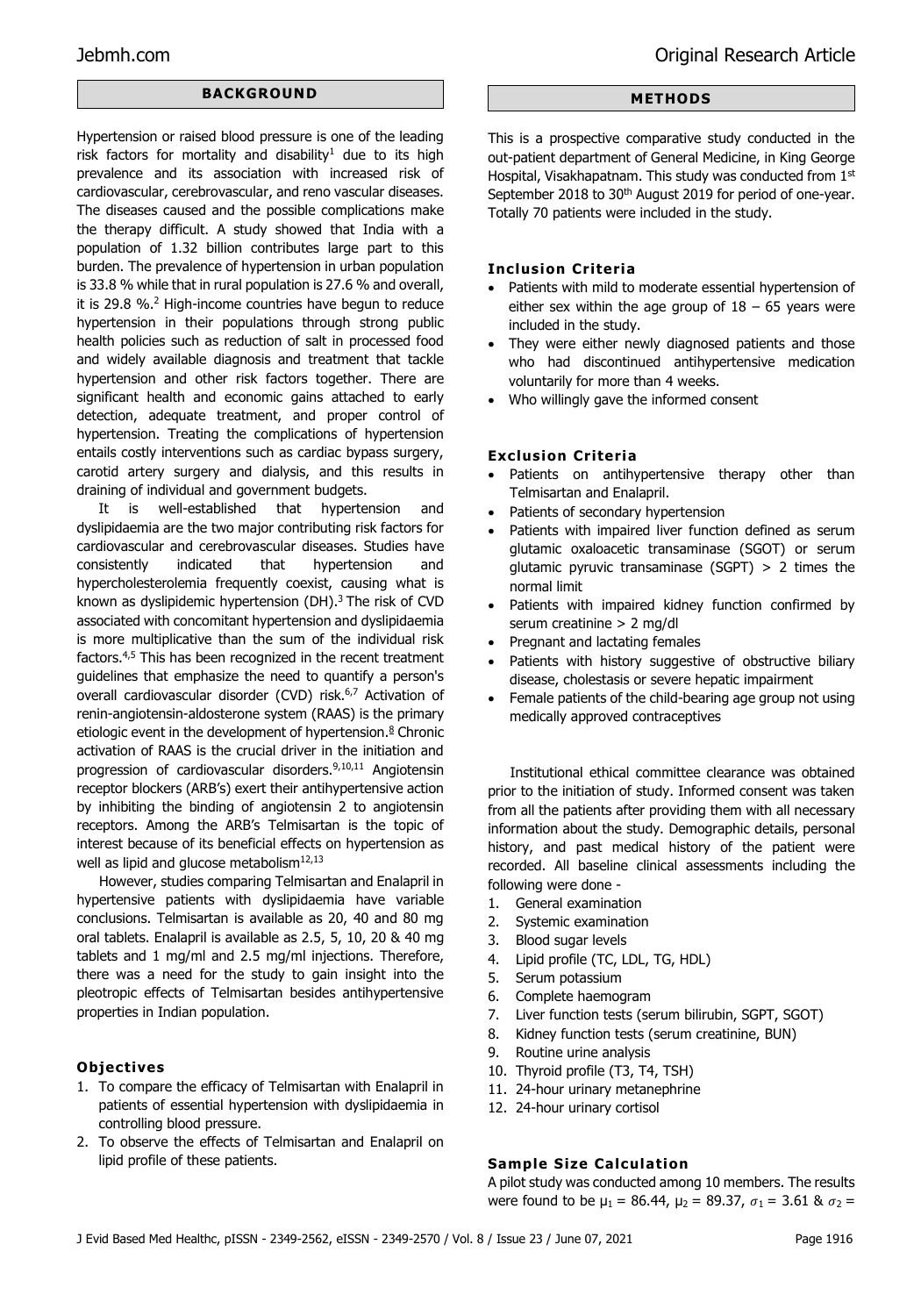2.04, type I error ( $\alpha = 0.01$ ) type II error ( $\beta = 0.10$ ). The sample size was calculated by using this formula. So, the minimum sample required for this study is ( $n = 30$ ), but we have collected 35 sample for better results.

$$
n = \frac{(Z_{\alpha/2} + Z_{\beta})^2 \times 2\sigma^2}{(\mu^1 - \mu^2)^2}
$$

After baseline assessment, out of 70 patients 35 were started on treatment with Telmisartan 40 mg (Group - A) and 35 patients were put on Enalapril 5 mg. (Group B).

After the commencement of the treatment, follow-up was performed at 4, 8 and 12 weeks. At each visit, complete clinical examination was carried out and recording of systolic and diastolic blood pressure of each patient using a mercury sphygmomanometer by the auscultation method. The BP was recorded in a sitting position after 10 minutes of rest. The pressure at which the sounds were first heard was taken as the systolic pressure and the pressure at which the sounds disappeared was taken as the diastolic pressure. Safety was assessed in terms of both subjective and objective systemic adverse-effects. Subjective symptoms such as headache, dizziness, fatigue, back pain, dyspepsia, myalgia, pruritus, nausea and dry cough were assessed by questioning the patient at each visit. Objective signs like rash and hypotension checked. Lipid profile was repeated at 12 weeks of follow up.

# **Statistical Analysis**

Data will be entered in MS - Excel and analysed by using statistical package for social sciences (SPSS) V22. Normality will be checked by using Kolmogorov Simonov test. Descriptive statistics will be represented with percentages, mean with SD. Independent t-test, paired t-test & chi-square test will be applied based on nature of the distribution. P < 0.05 will be considered as statistically significant.

| <b>RESULTS</b>                                                                          |                                   |                               |                                              |                           |              |  |  |  |  |  |  |  |
|-----------------------------------------------------------------------------------------|-----------------------------------|-------------------------------|----------------------------------------------|---------------------------|--------------|--|--|--|--|--|--|--|
|                                                                                         |                                   |                               |                                              |                           |              |  |  |  |  |  |  |  |
| ġ<br>ທີ່                                                                                | Parameter                         | (Telmisa<br>n) N = 3<br>Group | Group<br>(Enalap<br>m<br>$\blacksquare$<br>z | Intergrou<br><b>ule/d</b> | Significance |  |  |  |  |  |  |  |
| 1.                                                                                      | Age                               | 45.42                         | 46.9                                         | 0.102                     | <b>NS</b>    |  |  |  |  |  |  |  |
| 2.                                                                                      | Gender                            | 16 males<br>19 females        | 18 males<br>17 females                       | 0.632                     | <b>NS</b>    |  |  |  |  |  |  |  |
| 3.                                                                                      | Body mass index (BMI)             | 28.12                         | 28.03                                        | 0.437                     | <b>NS</b>    |  |  |  |  |  |  |  |
| 4.                                                                                      | Systolic blood pressure (SBP)     | $151.6 \pm 3.613$             | $153.2 \pm 3.88$                             | 0.090                     | <b>NS</b>    |  |  |  |  |  |  |  |
| 5.                                                                                      | Diastolic blood pressure<br>(DBP) | $93.77 \pm 2.315$             | $94.23 \pm 2.102$                            | 0.390                     | <b>NS</b>    |  |  |  |  |  |  |  |
| 6.                                                                                      | Total cholesterol TC (mg/dl)      | $208.98 \pm 5.71$             | $211.07 \pm 6.06$                            | 0.142                     | <b>NS</b>    |  |  |  |  |  |  |  |
| 7.                                                                                      | $LDL$ (mg/dl)                     | $137.12 \pm 12.74$            | $141.12 \pm 10.70$                           | 0.160                     | <b>NS</b>    |  |  |  |  |  |  |  |
| 8.                                                                                      | TG triglycerides (mg/dl)          | $148.82 \pm 9.73$             | $146.36 \pm 9.12$                            | 0.279                     | <b>NS</b>    |  |  |  |  |  |  |  |
| 9.                                                                                      | HDL (mg/dl)                       | $41.611 \pm 3.53$             | $42.96 \pm 2.26$                             | 0.06                      | <b>NS</b>    |  |  |  |  |  |  |  |
| Table 1. Demographic and Baseline Clinical<br><b>Characteristics of the 70 Patients</b> |                                   |                               |                                              |                           |              |  |  |  |  |  |  |  |

A total of 97 patients were screened of which 24 patients were not meeting the inclusion criteria. Balance 73 eligible patients were taken into the study among which 38 of them were on treatment with Telmisartan 40 mg/day and the rest of the patients (35) were on Enalapril 5 mg/day. Three patients from Group A were lost to follow up during the study period. Hence 35 patients in group A and 35 patients in group B were studied.

## **Baseline Profile**

All parameters at base line were comparable as there is no statistically significant difference between the two groups except for triglycerides and HDL.

### **Systolic Blood Pressure**

#### Intra Group Results

In group A, the base line mean SBP  $151.66 \pm 3.613$  mmHg was reduced to  $131.89 \pm 2.166$  mmHg at 4 weeks, 126.40  $\pm$  2.316 mmHg at 8 weeks and 125.09  $\pm$  2.3133 at 12 weeks of therapy with Telmisartan. In group B, the base line mean SBP 153.20  $\pm$  3.88 was reduced to 131.54  $\pm$  2.99 at 4 weeks,  $127.31 \pm 2.42$  at 8 weeks and  $124.46 \pm 2.174$  at 12 weeks of therapy with Enalapril. The reduction in mean SBP was statistically highly significant over 12 weeks of therapy in both the treatment groups.

### Inter Group Results

There is no significant difference in mean SBP values when the two groups were compared at baseline and also at each subsequent follow ups. Intra group results of diastolic blood pressure: In group A, the base line mean DBP 93.77  $\pm$  2.315 mmHg was reduced to 90.34  $\pm$  1.781 mmHg at 4 weeks, 88.11  $\pm$  1.676 mmHg at 8 weeks and 86.86  $\pm$  1.39 at 12 weeks of therapy with Telmisartan. In group B, the base line DBP 94.23  $\pm$  2.102 was reduced to 91.49  $\pm$  2.442 at 4 weeks, 87.60  $\pm$  1.802 at 8 weeks and 86.40  $\pm$  1.519 at 12 weeks of therapy with Enalapril. The reduction in mean DBP was statistically highly significant over 12 weeks of therapy in both the treatment groups.

#### **Diastolic Blood Pressure**

There is no significant difference in mean DBP values when the two groups were compared at baseline and also at each subsequent follow-up.

#### **Triglycerides**

#### Intra Group Results

In-group A, baseline means triglyceride levels were 148.82 mg/dl and were reduced to 140.980 mg/dl. In group B, baseline mean triglyceride levels were 143.36 mg/dl and were reduced to 136.126 mg/dl. There is a significant difference between the baseline and after treatment values of mean triglycerides with 12 weeks of treatment in both the groups.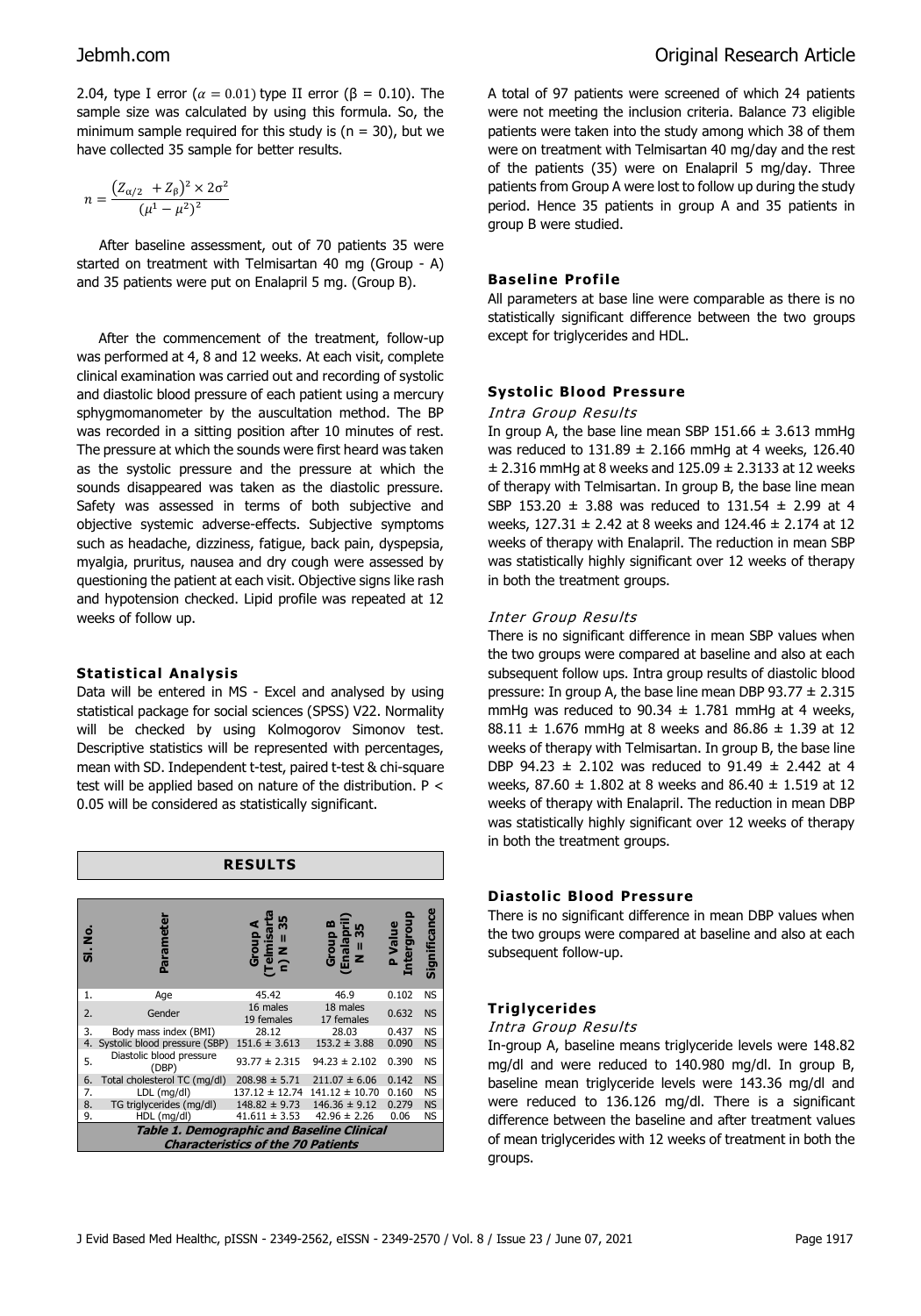# Jebmh.com Original Research Article



# Inter Group Results

At baseline, there is no significant difference between the two groups in their mean triglyceride levels implying that both are comparable. At the end of the follow up, i.e., at 12<sup>th</sup> week, there is a significant difference in their mean TG values. This infers that Telmisartan is more effectively reducing the triglyceride levels when compared to Enalapril.

# **Total Cholesterol**

#### Intra Group Results

In group A, baseline total cholesterol mean values were 208.980 mg/dl and were reduced to 198.983 mg/dl. In group B, baseline total cholesterol mean values were 211.071 mg/dl and were reduced to 207.206 mg/dl. There is a significant difference between the baseline and after treatment values of mean total cholesterols with 12 weeks of treatment among the two groups.



#### Inter Group Results

At baseline, there is no significant difference between the two groups in their mean total cholesterol levels. But at the end of the follow up, i.e. At  $12<sup>th</sup>$  week, there is a significant difference. But Telmisartan is more effective in reducing the mean total cholesterol levels when compared to Enalapril

#### **LDL Levels**

#### Intra Group Results

A significant difference was observed in group A patients receiving Telmisartan in their LDL levels after 12 weeks of therapy. While in group B patients, there was no significant reduction.

#### Inter Group Results

At baseline, the two groups are comparable with respect to their means and at the end of follow up, there is significant difference in their LDL cholesterol values with a P value of 0.003 showing that, Telmisartan is effective in reducing mean LDL values when compared to Enalapril

#### **HDL Levels**

| <b>Groups</b>                                                                                                        | TG<br>$\bf{0}$ | TG<br>12 | тс<br>$\bf{0}$ | тс<br>12               | LDL<br>0 | LDL<br>12 | <b>HDL</b><br>0 | <b>HDL</b><br>12 |  |  |  |
|----------------------------------------------------------------------------------------------------------------------|----------------|----------|----------------|------------------------|----------|-----------|-----------------|------------------|--|--|--|
| Group a<br>(Telmisartan)                                                                                             | 148.           | 143.     | 208.           | 198.                   | 137      | 128.      | 41              | 43               |  |  |  |
| Group b<br>Enalapril)                                                                                                | 140.           | 136.     | 211.           | 207.                   | 141      | 137       | 42              | 42               |  |  |  |
| P Value Inter<br>Group                                                                                               | 0.18           | 0.023    |                | $0.142 < 0.0001$ 0.160 |          | 0.003     | 0.04            | 0.67             |  |  |  |
| <b>Table 3. Lipoproteins Levels Measured in the Two-Treatment</b><br><b>Groups at Baseline &amp; after Treatment</b> |                |          |                |                        |          |           |                 |                  |  |  |  |

#### Intra Group Results

In group A, baseline mean HDL levels were 41.61 mg/dl and were increased to 43.13 mg/dl. In group B, baseline mean HDL levels were 42.96 mg/dl and didn't change thereafter. There is a significant increase in HDL values in Telmisartan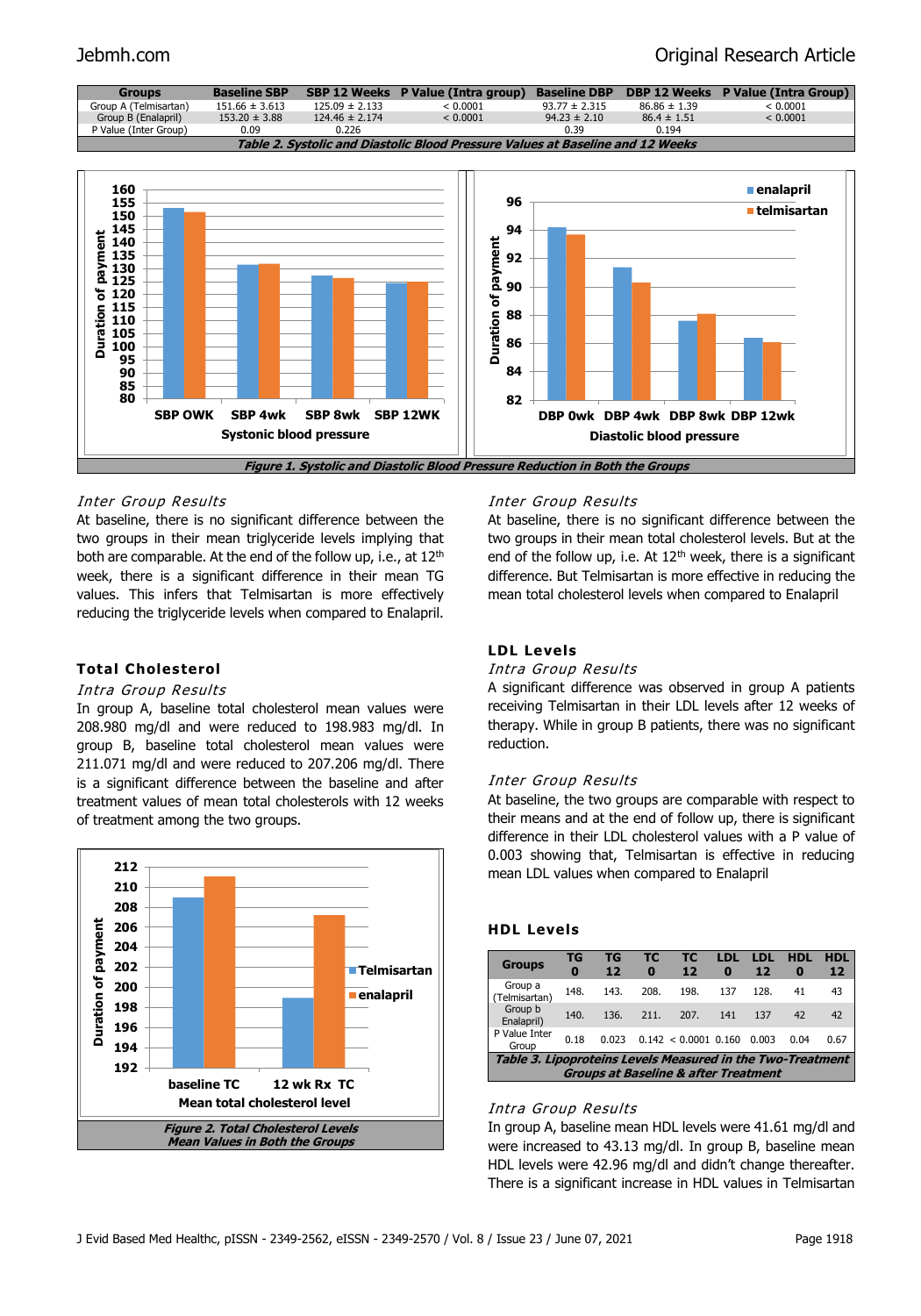group but in case of Enalapril group, there was no increment.

### Inter Group Results

At baseline, the difference in mean HDL values was significant implying that the two groups were not comparable

#### **DISCUSSION**

Studies have consistently indicated that hypertension and hypercholesterolemia frequently coexist, causing what is known as dyslipidemic hypertension. $3$  The risk of CVD associated with concomitant hypertension and dyslipidaemia is more multiplicative than the sum of the individual risk factors. This has been recognized in the recent treatment guidelines that emphasize the need to quantify a person's overall CVD risk.<sup>6,7</sup> Hence the goal of hypertension treatment is to decrease the morbidity and mortality associated with cardiovascular and cerebrovascular events. A reduction in systolic blood pressure of 5 mmHg has been associated in observational studies with mortality reductions of 14 % from stroke, 9 % from heart disease, and 7 % from other causes.<sup>14</sup>

The present study did comparative evaluation of effects of Telmisartan and Enalapril on BP, serum HDL and LDL levels. Though there are plenty of studies evaluating the effects of Telmisartan as well as Enalapril in patients with essential hypertension with dyslipidaemia, the baseline characteristics of study subjects, duration of evaluation and doses of Telmisartan and Enalapril varies from study to study. To get more conclusive opinion, the present study results are discussed with those studies having almost same doses of study drugs with almost similar duration of evaluation as that of present study.

# **Comparison of Systolic Blood Pressures in Group A & Group B**

# Intra Group Results

In group A, the base line mean SBP 151.66  $\pm$  3.613 mmHg was reduced to  $131.89 \pm 2.166$  mmHg at 4 weeks, 126.40  $\pm$  2.316 mmHg at 8 weeks and 125.09  $\pm$  2.3133 at 12 weeks of therapy with Telmisartan. In group B, the base line mean SBP 153.20 ± 3.88 was reduced to 131.54 ± 2.99 at 4 weeks, 127.31 ± 2.42 at 8 weeks and 124.46 ± 2.174 at 12 weeks of therapy with Enalapril. The reduction in mean SBP was statistically highly significant over 12 weeks of therapy in both the treatment groups.

# Inter Group Results

There is no significant difference in mean SBP values when the two groups were compared at baseline and also at each subsequent follow-up. This result was in agreement with the studies of Raja M et al. Hannedouche T et al. (2001),<sup>12</sup> Pankaj Kumar et al. KS Podila et al.

# **Comparison of Diastolic Blood Pressures in Group A & Group B**

# Intra Group Results

In group A, the base line mean DBP  $93.77 \pm 2.315$  mmHg was reduced to 90.34  $\pm$  1.781mmHg at 4 weeks, 88.11  $\pm$ 1.676 mmHg at 8 weeks and  $86.86 \pm 1.39$  at 12 weeks of therapy with Telmisartan. In group B, the base line DBP 94.23  $\pm$  2.102 was reduced to 91.49  $\pm$  2.442 at 4 weeks, 87.60  $\pm$  1.802 at 8 weeks and 86.40  $\pm$  1.519 at 12 weeks of therapy with Enalapril. The reduction in mean DBP was statistically highly significant over 12 weeks of therapy in both the treatment groups.

# Inter Group Results

There is no significant difference in mean DBP values when the two groups were compared at baseline and also at each subsequent follow ups. This result was in agreement with the studies of Raja M et al.<sup>15</sup> Hannedouche T et al. (2001). Pankaj Kumar et al. KS Podila et al.

# **Comparison of Triglyceride Levels in Group A & Group B**

### Intra Group Results

In group A, baseline mean triglyceride levels were 148.82 mg/dl and were reduced to 140.980 mg/dl. In group B, baseline mean triglyceride levels were 143.36 mg/dl and were reduced to 136.126 mg/dl. There is a significant difference between the baseline and after treatment values of mean triglycerides with 12 weeks of treatment in both the groups.

# Inter Group Results

At baseline, there is no significant difference between the two groups in their mean triglyceride levels implying that both are comparable. At the end of the follow up, i.e. At 12<sup>th</sup> week, there is a significant difference in their mean TG values. This infers that Telmisartan is more effectively reducing the triglyceride levels when compared to Enalapril. This result was in agreement with the studies of KS Podila et al. Spyridon Koulouris.

# **Comparison of Total Cholesterol Levels in Group A & Group B**

# Intra Group Results

In group A, baseline total cholesterol mean values were 208.980 mg/dl and were reduced to 198.983 mg/dl. In group B, baseline total cholesterol mean values were 211.071 mg/dl and were reduced to 207.206 mg/dl. There is a significant difference between the baseline and after treatment values of mean total cholesterols with 12 weeks of treatment among the two groups.

# Inter Group Results

At baseline, there is no significant difference between the two groups in their mean total cholesterol levels. But at the end of the follow up, i.e. At  $12<sup>th</sup>$  week, there is a significant difference. But Telmisartan is more effectively reducing the cholesterol mean total levels when compared to Enalapril.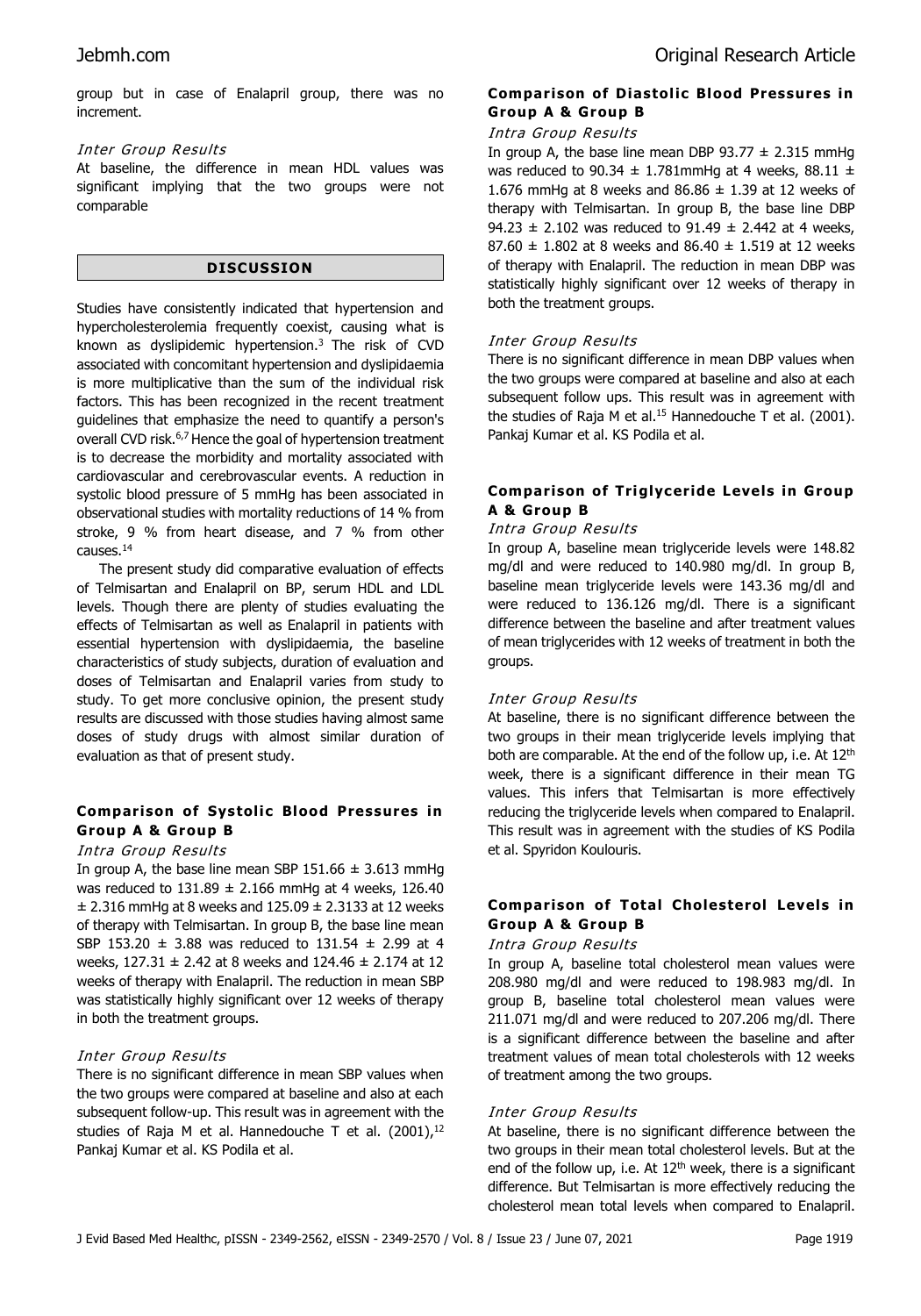This result was in agreement with the studies of Dongxiu Xu et al. Pervez et al. Jayapriya B et al.

# **Comparison of LDL levels in Group A & Group B**

# Intra Group Results

A significant difference was observed in group A patients receiving Telmisartan in their LDL levels after 12 weeks of therapy. While in-group B patients, there was no such significant reduction in levels of LDL cholesterol.

# Inter Group Results

At baseline the two groups are comparable with respect to their means and at the end of follow up, there is significant difference in their LDL cholesterol values with a P value of 0.003 showing that, Telmisartan is effective in reducing mean LDL values when compared to Enalapril. This result was in agreement with the studies of Dongxiu Xu et al<sup>16</sup>. Suresh thota et al. Pervez et al. Jayapriya B et al.

# **Comparison of HDL Levels in Group A & Group B**

# Intra Group Results

In group A, baseline mean HDL levels were 41.61 mg/dl and were increased to 43.13 mg/dl. In group B, baseline mean HDL levels were 42.96 mg/dl and didn't change thereafter. There is a significant increase in HDL values in Telmisartan group but in case of Enalapril group, there is no increment.

# Inter Group Results

At baseline, the difference in mean HDL values was significant implying that the two groups were not comparable. This result was in agreement with the studies of Dongxiu Xu et al. <sup>16</sup> Suresh thota et al. Pervez et al. Jayapriya B et al.

# **Limitations**

- The present study has the limitation of relatively small number of patients with short duration.
- To establish conclusive results on the pleotropic effects of telmisartan beyond as an anti-hypertensive drug, longer study time and higher doses > 40 mg / day are required.

# **CONCLUSIONS**

In hypertensive patients with dyslipidaemia, the aim is to control hypertension and maintain favourable lipid profile in order to minimize the cardiovascular, renovascular and cerebrovascular complications and improve the patient's prognosis. Clinicians all over the world are seeking more evidence for pleotropic effects of Telmisartan beyond blood pressure control. So, the present study demonstrated that both Telmisartan & Enalapril had comparable antihypertensive effect. In addition, Telmisartan showed more beneficial effects on lipid profile when compared to Enalapril.

Thus, Telmisartan can be preferred in patients of essential hypertension with dyslipidaemia over Enalapril.

Data sharing statement provided by the authors is available with the full text of this article at jebmh.com.

Financial or other competing interests: None.

Disclosure forms provided by the authors are available with the full text of this article at jebmh.com.

# **REFERENCES**

- [1] Gupta R, Mohan I, Narula J. Trends in coronary heart disease epidemiology in India. Ann Glob Health 2016;82(2):307-315.
- [2] Anchala R, Kannuri NK, Pant H, et al. Hypertension in India: a systematic review and meta-analysis of prevalence, awareness and control of hypertension. J Hypertens 2014;32(6):1170-1177.
- [3] Kannel WB. Fifty years of Framingham study contributions to understanding hypertension. J Hum Hypertens 2000;14(2):83-90.
- [4] Stamler J, Wentworth D, Neaton JD. Prevalence and prognostic significance of hypercholesterolemia in men with hypertension: prospective data on the primary screenees of the Multiple Risk Factor Intervention Trial. Am J Med 1986;80(2A):33-39.
- [5] Castelli P, Anderson K. A population at risk. Prevalence of high cholesterol levels in hypertensive patients in the Framingham Study. Am J Med 1986;80(2A):23-32.
- [6] Borghi C. Interactions between hypercholesterolemia and hypertension: implications for therapy. Curr Opin Nephrol Hypertens 2002;11(5):489-496.
- [7] Expert Panel on Detection, Evaluation and Treatment of High Blood Cholesterol in Adults. Executive Summary of the Third Report of the National Cholesterol Education Program (NCEP) Expert Panel on Detection, Evaluation, and Treatment of High Blood Cholesterol in Adults (Adult Treatment Panel III). JAMA 2001;285(19):2486- 2497.
- [8] Hsueh WA, Wyne K. Renin-Angiotensin-aldosterone system in diabetes and hypertension. J Clin Hypertens (Greenwich) 2011;13(4):224-237. http://doi.wiley.com/10.1111/j.1751- 7176.2011.00449.x
- [9] Riberio-Oliveira A, Nogueira Al, Pereira RM, et al. The renin angiotensin system and diabetes. An update Vasc Health Risk Management 2008;4(4):787-803.
- [10] Rizos CV, Elisaf MS, Liberopoulos EN. Are the plerotropic effects of Telmisartan clinically relevant? Curr Pharm Des 2009;15(24):2815-2832.
- [11] Akhrass PR, McFarlane SI. Telmisartan and cardioprotection. Vasc Health Risk Management 2011;7:677-683. http://ovidsp.ovid.com/ovidweb.cgi?t=js&page=refere nce&D=emed11&news = N&AN=22140310.
- [12] Kurtz TW. Treating the metabolic syndrome: Telmisartan as a peroxisome proliferator activated receptor – gamma activator. Acta Diabetol 2005;42(Suppl 1):39-16.

J Evid Based Med Healthc, pISSN - 2349-2562, eISSN - 2349-2570 / Vol. 8 / Issue 23 / June 07, 2021 Page 1920